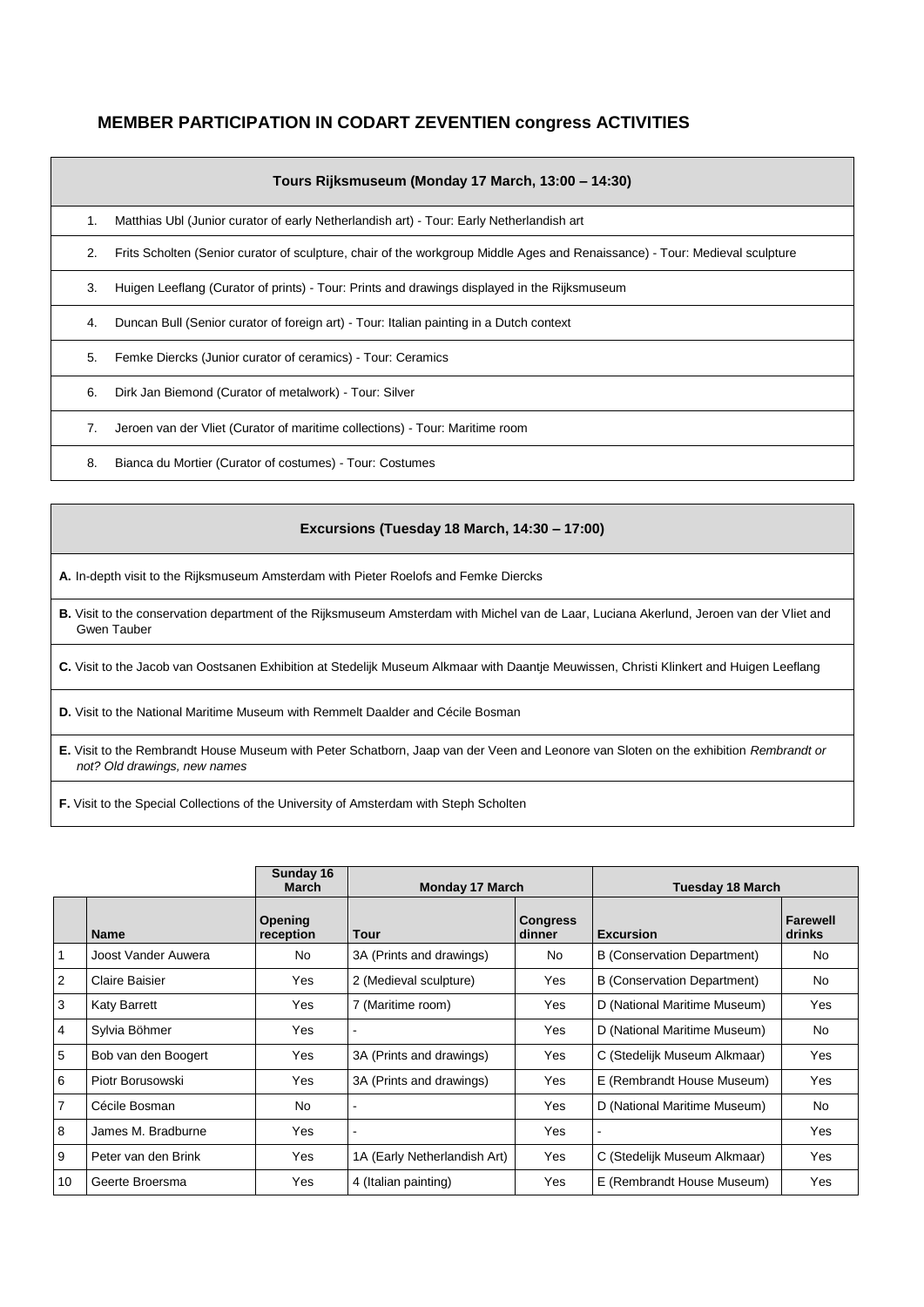|    |                           | Sunday 16<br><b>March</b> | <b>Monday 17 March</b>       |                           | <b>Tuesday 18 March</b>            |                           |
|----|---------------------------|---------------------------|------------------------------|---------------------------|------------------------------------|---------------------------|
|    | <b>Name</b>               | Opening<br>reception      | <b>Tour</b>                  | <b>Congress</b><br>dinner | Excursion                          | <b>Farewell</b><br>drinks |
| 11 | Quentin Buvelot           | No                        | 1A (Early Netherlandish Art) | Yes                       | C (Stedelijk Museum Alkmaar)       | No                        |
| 12 | An Van Camp               | Yes                       | 1A (Early Netherlandish Art) | Yes                       | F (Special Collections UvA)        | Yes                       |
| 13 | Peter Carpreau            | Yes                       | 2 (Medieval sculpture)       | Yes                       | A (In-depth visit Rijksmuseum)     | Yes                       |
| 14 | Görel Cavalli-Björkman    | Yes                       | 1A (Early Netherlandish Art) | Yes                       | A (In-depth visit Rijksmuseum)     | No.                       |
| 15 | Anna Chernyavskaya        | Yes                       | 4 (Italian painting)         | Yes                       | A (In-depth visit Rijksmuseum)     | Yes                       |
| 16 | <b>Daniel Christiaens</b> | Yes                       | 9 (Costumes)                 | Yes                       | C (Stedelijk Museum Alkmaar)       | Yes                       |
| 17 | Wolfgang Cillessen        | Yes                       | 1A (Early Netherlandish Art) | Yes                       | F (Special Collections UvA)        | Yes                       |
| 18 | Ingrid Ciulisovà          | Yes                       | 1A (Early Netherlandish Art) | Yes                       | <b>B</b> (Conservation Department) | Yes                       |
| 19 | James Clifton             | Yes                       | 6 (Silver)                   | No                        |                                    | No                        |
| 20 | Renske Cohen Tervaert     | No                        | 5 (Ceramics)                 | Yes                       | C (Stedelijk Museum Alkmaar)       | No                        |
| 21 | Sabine Craft-Giepmans     | No                        | 4 (Italian painting)         | Yes                       | <b>B</b> (Conservation Department) | Yes                       |
| 22 | Marjan Debaene            | Yes                       | 2 (Medieval sculpture)       | Yes                       | A (In-depth visit Rijksmuseum)     | Yes                       |
| 23 | Jelena Dergenc            | Yes                       | 4 (Italian painting)         | Yes                       | A (In-depth visit Rijksmuseum)     | Yes                       |
| 24 | <b>Lloyd DeWitt</b>       | Yes                       | 1A (Early Netherlandish art) | Yes                       | <b>B</b> (Conservation Department) | Yes                       |
| 25 | <b>Femke Diercks</b>      | Yes                       | 5 (Ceramics)                 | Yes                       | A (In-depth visit Rijksmuseum)     | Yes                       |
| 26 | <b>Blaise Ducos</b>       | Yes                       | 6 (Silver)                   | Yes                       | F (Special Collections UvA)        | Yes                       |
| 27 | Julia Ellinghaus          | Yes                       | 1A (Early Netherlandish art) | Yes                       | A (In-depth visit Rijksmuseum)     | Yes                       |
| 28 | Kirsi Eskelinen           | Yes                       | 4 (Italian painting)         | Yes                       | E (Rembrandt House Museum)         | Yes                       |
| 29 | Thera Folmer-von Oven     | Yes                       | 2 (Medieval sculpture)       | Yes                       | C (Stedelijk Museum Alkmaar)       | Yes                       |
| 30 | Carina Fryklund           | Yes                       | 3 (Prints and drawings)      | Yes                       | <b>B</b> (Conservation Department) | Yes                       |
| 31 | Jenny Gaschke             | Yes                       | 4 (Italian painting)         | Yes                       | <b>B</b> (Conservation Department) | Yes                       |
| 32 | <b>Emilie Gordenker</b>   | Yes                       | 9 (Costumes                  | Yes                       |                                    | No                        |
| 33 | Lia Gorter                | Yes                       | 6 (Silver)                   | Yes                       | C (Stedelijk Museum Alkmaar)       | Yes                       |
| 34 | Gerlinde Gruber           | Yes                       | 9 (Costumes)                 | Yes                       | A (In-depth visit Rijksmuseum)     | No                        |
| 35 | David de Haan             | Yes                       | 3A (Prints and drawings)     | Yes                       | E (Rembrandt House Museum)         | Yes                       |
| 36 | Dunja Hak                 | No                        | 7 (Maritime room)            | Yes                       | E (Rembrandt House Museum)         | No                        |
| 37 | Gijs van der Ham          | No                        |                              | No                        |                                    | No                        |
| 38 | Ursula Härting            | No                        | 9 (Costumes)                 | Yes                       | D (National Maritime Museum)       | Yes                       |
| 39 | Karen Hearn               | Yes                       | 3A (Prints and drawings)     | Yes                       | <b>B</b> (Conservation Department) | Yes                       |
| 40 | Jan Jaap Heij             | Yes                       | 3A (Prints and drawings)     | Yes                       | <b>B</b> (Conservation Department) | Yes                       |
| 41 | Lars Hendrikman           | Yes                       | 2 (Medieval sculpture)       | Yes                       | F (Special Collections UvA)        | Yes                       |
| 42 | Zofia Herman              | Yes                       | 2 (Medieval sculpture)       | Yes                       | F (Special Collections UvA)        | Yes                       |
| 43 | <b>Erik Hinterding</b>    | Yes                       | 2 (Medieval sculpture)       | Yes                       | C (Stedelijk Museum Alkmaar)       | Yes                       |
| 44 | Annemieke Hogervorst      | Yes                       | 6 (Silver)                   | Yes                       | A (In-depth visit Rijksmuseum)     | Yes                       |
| 45 | Claudia Hörster           | Yes                       | 1A (Early Netherlandish art) | Yes                       | A (In-depth visit Rijksmuseum)     | Yes                       |
| 46 | Nico van Hout             | Yes                       | 4 (Italian painting)         | Yes                       | C (Stedelijk Museum Alkmaar)       | Yes                       |
| 47 | Stijn Huijts              | Yes                       | 1B (Early Netherlandish art) | Yes                       |                                    | No                        |
| 48 | Chiyo Ishikawa            | Yes                       | 7 (Maritime room)            | Yes                       | <b>B</b> (Conservation Department) | No                        |
| 49 | Irene Jacobs              | Yes                       | 7 (Maritime room)            | Yes                       | <b>B</b> (Conservation Department) | No                        |
| 50 | Aleksandra Janiszewska    | Yes                       | 4 (Italian painting)         | Yes                       | A (In-depth visit Rijksmuseum)     | Yes                       |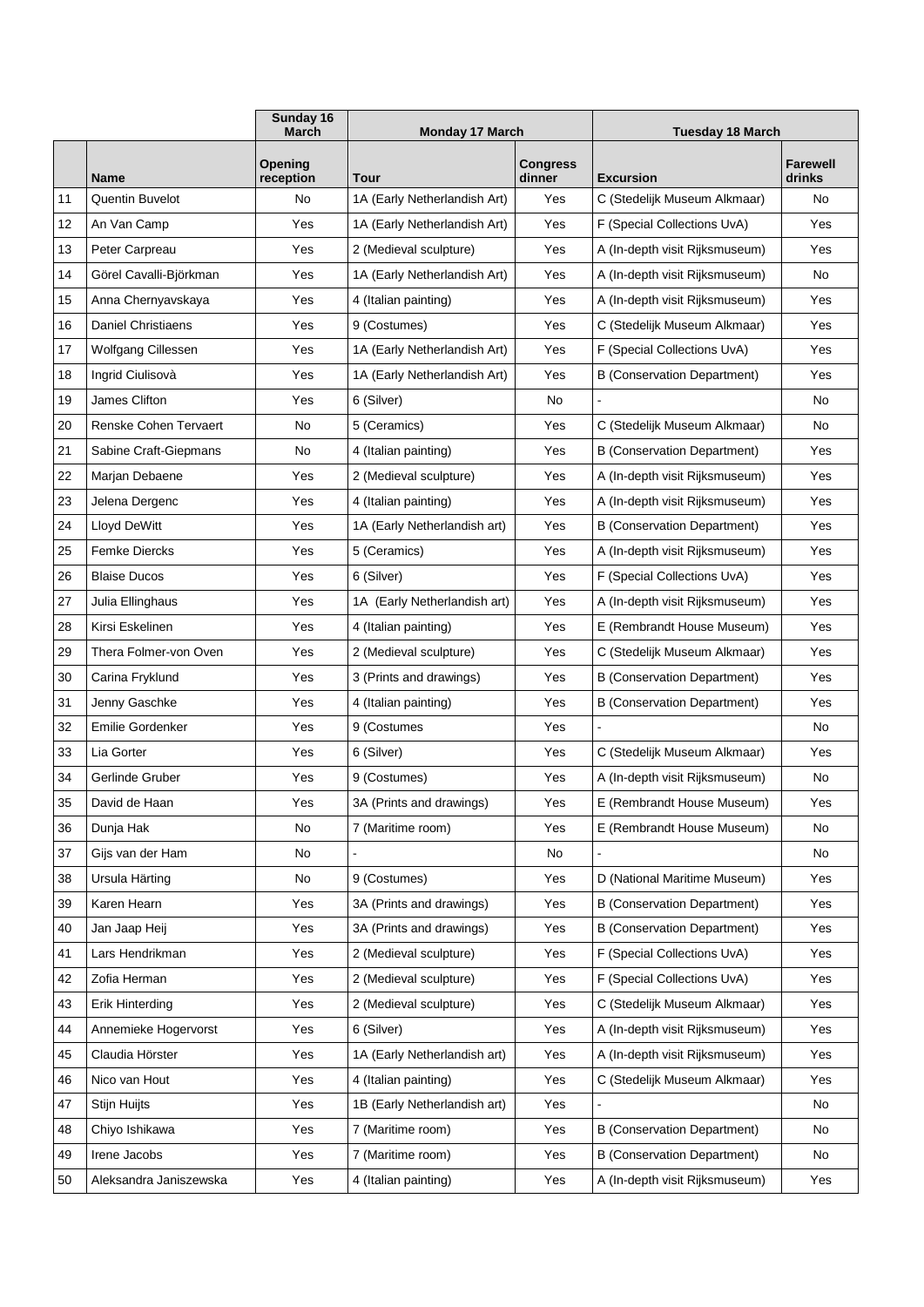|    |                       | Sunday 16<br><b>March</b> | <b>Monday 17 March</b>       |                           | <b>Tuesday 18 March</b>            |                           |
|----|-----------------------|---------------------------|------------------------------|---------------------------|------------------------------------|---------------------------|
|    | Name                  | Opening<br>reception      | Tour                         | <b>Congress</b><br>dinner | Excursion                          | <b>Farewell</b><br>drinks |
| 51 | Elsje Janssen         | Yes                       | 1B (Early Netherlandish art) | Yes                       | A (In-depth visit Rijksmuseum)     | Yes                       |
| 52 | Mayken Jonkman        | Yes                       | 4 (Italian painting)         | Yes                       | A (In-depth visit Rijksmuseum)     | Yes                       |
| 53 | Dariusz Kacprzak      | Yes                       | 7 (Maritime room)            | Yes                       | C (Stedelijk Museum Alkmaar)       | Yes                       |
| 54 | Kirstin Kennedy       | Yes                       | 6 (Silver)                   | Yes                       | F (Special Collections UvA)        | No                        |
| 55 | Christi Klinkert      | Yes                       | 1B (Early Netherlandish art) | Yes                       | C (Stedelijk Museum Alkmaar)       | Yes                       |
| 56 | Egge Knol             | Yes                       | 6 (Silver)                   | No                        |                                    | No                        |
| 57 | Paul Knolle           | Yes                       | 1B (Early Netherlandish art) | Yes                       |                                    | No                        |
| 58 | Claudia Koch          | Yes                       | 1B (Early Netherlandish art) | Yes                       | E (Rembrandt House Museum)         | Yes                       |
| 59 | Lidewij de Koekkoek   | Yes                       | 1B (Early Netherlandish art) | Yes                       | C (Stedelijk Museum Alkmaar)       | Yes                       |
| 60 | Roman Koot            | Yes                       | 3A (Prints and drawings)     | Yes                       | F (Special Collections UvA)        | Yes                       |
| 61 | Greta Koppel          | Yes                       | 4 (Italian paiting)          | Yes                       | A (In-depth visit Rijksmuseum)     | Yes                       |
| 62 | Fritz Koreny          | Yes                       | 2 (Medieval sculpture)       | Yes                       | C (Stedelijk Museum Alkmaar)       | Yes                       |
| 63 | Dragana Kovačič       | Yes                       | 3A (Prints and drawings)     | Yes                       | F (Special Collections UvA)        | Yes                       |
| 64 | Konstanze Krüger      | Yes                       | 3A (Prints and drawings)     | Yes                       | C (Stedelijk Museum Alkmaar)       | No                        |
| 65 | Anique de Kruijf      | Yes                       | 6 (Silver)                   | Yes                       | <b>B</b> (Conservation Department) | Yes                       |
| 66 | Blanka Kubíková       | No                        | 3B (Prints and drawings)     | Yes                       | E (Rembrandt House Museum)         | Yes                       |
| 67 | Suzanne Laemers       | Yes                       | 6 (Silver)                   | Yes                       |                                    | Yes                       |
| 68 | Friso Lammertse       | Yes                       | 5 (Ceramics)                 | Yes                       | E (Rembrandt House Museum)         | Yes                       |
| 69 | Inga Lander           | Yes                       | 3B (Prints and drawings)     | Yes                       | C (Stedelijk Museum Alkmaar)       | Yes                       |
| 70 | Huigen Leeflang       | Yes                       | 3 (Prints and drawings)      | Yes                       | C (Stedelijk Museum Alkmaar)       | Yes                       |
| 71 | Micha Leeflang        | Yes                       | 2 (Medieval sculpture)       | Yes                       | C (Stedelijk Museum Alkmaar)       | Yes                       |
| 72 | Anne Lenders          | Yes                       | 4 (Italian painting)         | Yes                       | C (Stedelijk Museum Alkmaar)       | No.                       |
| 73 | Rebecca J. Long       | Yes                       | 5 (Ceramics)                 | Yes                       | <b>B</b> (Conservation Department) | No                        |
| 74 | Oxana Lopatina        | Yes                       | 5 (Ceramics)                 | Yes                       | <b>B</b> (Conservation Department) | Yes                       |
| 75 | Synnöve Malmström     | No                        | 4 (Italian painting)         | Yes                       | A (In-depth visit Rijksmuseum)     | Yes                       |
| 76 | Natalja Markova       | Yes                       | 3B (Prints and drawings)     | Yes                       | E (Rembrandt House Museum)         | Yes                       |
| 77 | Leila Mehulic         | Yes                       | 7 (Maritime room)            | Yes                       | D (National Maritime Museum)       | No                        |
| 78 | Fred G. Meijer        | Yes                       | 9 (Costumes)                 | Yes                       | <b>B</b> (Conservation Department) | Yes                       |
| 79 | Ingrid De Meûter      | Yes                       | 9 (Costumes)                 | Yes                       | F (Special Collections UvA)        | Yes                       |
| 80 | Norbert Middelkoop    | Yes                       | 4 (Italian painting)         | Yes                       | D (National Maritime Museum)       | Yes                       |
| 81 | Janelle Moerman       | Yes                       | 7 (Maritime room)            | Yes                       | E (Rembrandt House Museum)         | Yes                       |
| 82 | Polina Mogilina       | Yes                       | 9 (Costumes)                 | Yes                       | C (Stedelijk Museum Alkmaar)       | Yes                       |
| 83 | Uta Neidhardt         | Yes                       | 3B (Prints and drawings)     | Yes                       | C (Stedelijk Museum Alkmaar)       | Yes                       |
| 84 | Lawrence W. Nichols   | Yes                       | 1B (Early Netherlandish art) | Yes                       | C (Stedelijk Museum Alkmaar)       | Yes                       |
| 85 | Nadine Orenstein      | Yes                       | 3B (Prints and drawings)     | Yes                       | C (Stedelijk Museum Alkmaar)       | Yes                       |
| 86 | Baudouin du Parc      | Yes                       | 3B (Prints and drawings)     | Yes                       | E (Rembrandt House Museum)         | No                        |
| 87 | Vanessa Paumen        | No                        |                              | Yes                       |                                    | No                        |
| 88 | Peter van der Ploeg   | Yes                       | 7 (Maritime room)            | Yes                       | A (In-depth visit Rijksmuseum)     | Yes                       |
| 89 | Krzysztof Pomian      | Yes                       | 3B (Prints and drawings)     | Yes                       |                                    | No                        |
| 90 | Teresa Posada Kubissa | Yes                       | 4 (Italian painting)         | Yes                       | A (In-depth visit Rijksmuseum)     | Yes                       |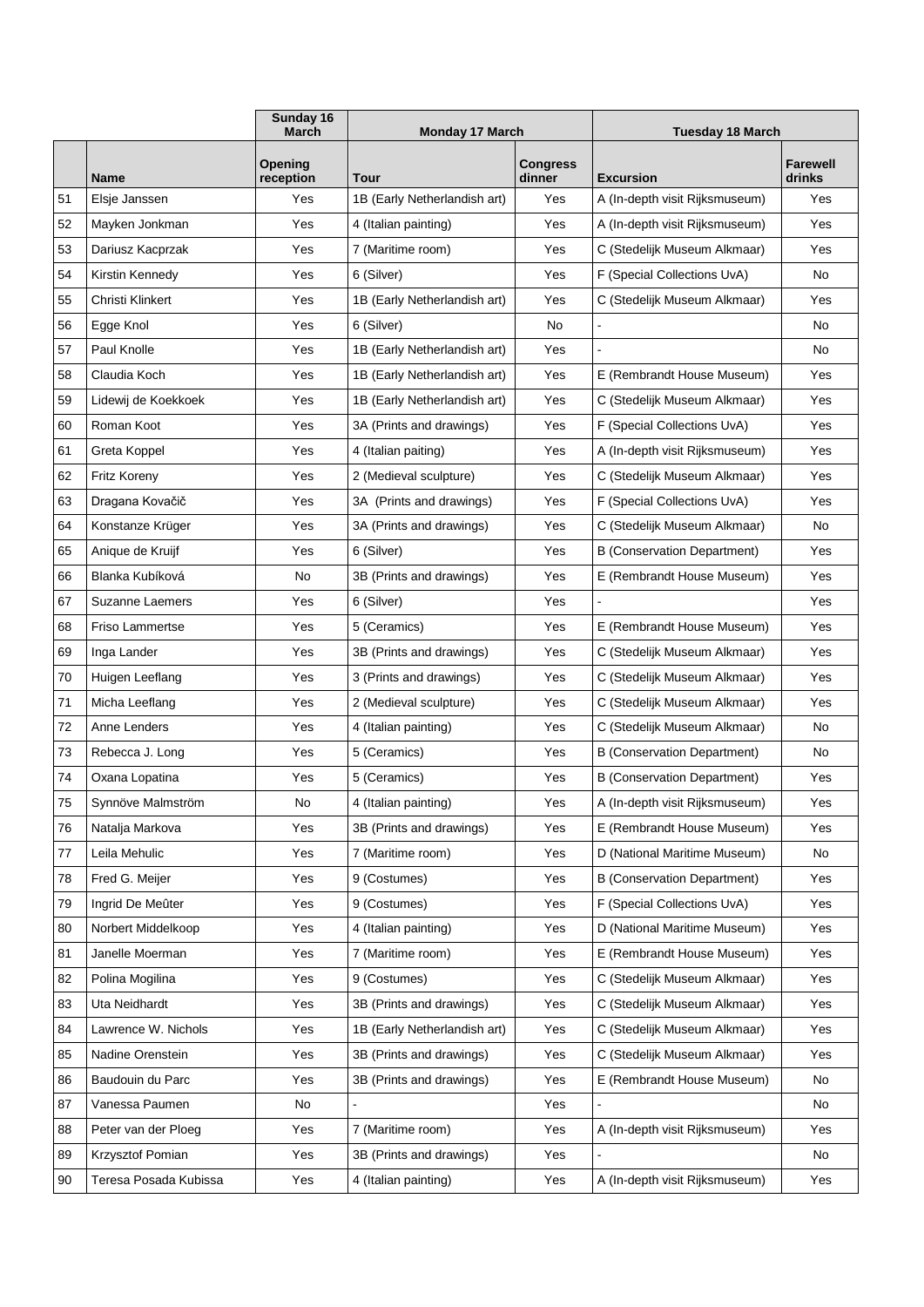|     |                          | Sunday 16<br><b>March</b> | <b>Monday 17 March</b>       |                           | <b>Tuesday 18 March</b>            |                           |
|-----|--------------------------|---------------------------|------------------------------|---------------------------|------------------------------------|---------------------------|
|     | Name                     | Opening<br>reception      | <b>Tour</b>                  | <b>Congress</b><br>dinner | <b>Excursion</b>                   | <b>Farewell</b><br>drinks |
| 91  | <b>Ruud Priem</b>        | Yes                       | 2 (Medieval sculpture)       | Yes                       | F (Special Collections UvA)        | Yes                       |
| 92  | Monique Rakhorst         | Yes                       | 2 (Medieval sculpture)       | Yes                       | C (Stedelijk Museum Alkmaar)       | Yes                       |
| 93  | <b>Christine Riding</b>  | Yes                       | 7 (Maritime room)            | Yes                       | E (Rembrandt House Museum)         | No                        |
| 94  | Pieter Roelofs           | No                        |                              | Yes                       | A (In-depth visit Rijksmuseum)     | No.                       |
| 95  | <b>Gary Schwartz</b>     | Yes                       | 9 (Costumes)                 | Yes                       | C (Stedelijk Museum Alkmaar)       | Yes                       |
| 96  | Loekie Schwartz          | Yes                       | 9 (Costumes)                 | Yes                       | C (Stedelijk Museum Alkmaar)       | Yes                       |
| 97  | Gero Seelig              | Yes                       | 9 (Costumes)                 | Yes                       | F (Special Collections UvA)        | Yes                       |
| 98  | <b>Tico Seifert</b>      | Yes                       | 3B (Prints and drawings)     | Yes                       | C (Stedelijk Museum Alkmaar)       | Yes                       |
| 99  | <b>Manfred Sellink</b>   | Yes                       | 1B(Early Netherlandish Art)  | Yes                       | C (Stedelijk Museum Alkmaar)       | Yes                       |
| 100 | Anja Ševčik              | Yes                       | 4 (Italian painting)         | Yes                       | A (In-depth visit Rijksmuseum)     | Yes                       |
| 101 | Joaneath Spicer          | Yes                       | 2 (Medieval sculpture)       | Yes                       | C (Stedelijk Museum Alkmaar)       | Yes                       |
| 102 | Paul Spies               | Yes                       |                              | Yes                       |                                    | Yes                       |
| 103 | Marieke Spliethoff       | Yes                       | 9 (Costumes)                 | Yes                       |                                    | No                        |
| 104 | <b>Shlomit Steinberg</b> | Yes                       | 4 (Italian painting)         | Yes                       | <b>B</b> (Conservation Department) | Yes                       |
| 105 | Pippa Stephenson         | Yes                       | 5 (Ceramics)                 | Yes                       | E (Rembrandt House Museum)         | Yes                       |
| 106 | Lenka Stolarova          | Yes                       | 4 (Italian painting)         | Yes                       | A (In-depth visit Rijksmuseum)     | Yes                       |
| 107 | <b>Marlies Stoter</b>    | No                        | 3B (Prints and drawings)     | No                        | A (In-depth visit Rijksmuseum)     | Yes                       |
| 108 | Ariane van Suchtelen     | Yes                       | 1B (Early Netherlandish art) | Yes                       | A (In-depth visit Rijksmuseum)     | Yes                       |
| 109 | Dominique Nicole Surh    | Yes                       | 9 (Costumes)                 | Yes                       | D (National Maritime Museum)       | Yes                       |
| 110 | Joanna Tomicka           | Yes                       | 3B (Prints and drawings)     | Yes                       | C (Stedelijk Museum Alkmaar)       | Yes                       |
| 111 | Ilona van Tuinen         | Yes                       | 9 (Costumes)                 | Yes                       | D (National Maritime Museum)       | Yes                       |
| 112 | Anna Tummers             | No                        | 9 (Costumes)                 | Yes                       | E (Rembrandt House Museum)         | Yes                       |
| 113 | <b>Matthias Ubl</b>      | Yes                       | 1 (Early Netherlandish art)  | Yes                       | C (Stedelijk Museum Alkmaar)       | Yes                       |
| 114 | Hildegard van de Velde   | Yes                       | 2 (Medieval sculpture)       | No                        |                                    | No                        |
| 115 | Rob Vellekoop            | Yes                       | 2 (Medieval sculpture)       | Yes                       |                                    | No                        |
| 116 | Christiaan Vogelaar      | Yes                       |                              | Yes                       | D (National Maritime Museum)       | Yes                       |
| 117 | Annette de Vries         | No                        | 2 (Medieval sculpture)       | Yes                       | A (In-depth visit Rijksmuseum)     | No                        |
| 118 | Adriaan Waiboer          | Yes                       | 3B (Prints and drawings)     | Yes                       | A (In-depth visit Rijksmuseum)     | Yes                       |
| 119 | Amy Walsh                | Yes                       | 9 (Costumes)                 | Yes                       | <b>B</b> (Conservation Department) | Yes                       |
| 120 | Evelien de Wilde         | No                        |                              | Yes                       |                                    | No                        |
| 121 | Lina van der Wolde       | Yes                       | 3B (Prints and drawings)     | Yes                       | A (In-depth visit Rijksmuseum)     | No                        |
| 122 | Yao-Fen You              | Yes                       | 5 (Ceramics)                 | Yes                       | C (Stedelijk Museum Alkmaar)       | Yes                       |
| 123 | Antoni Ziemba            | Yes                       | 1B (Early Netherlandish art) | Yes                       | <b>B</b> (Conservation Department) | Yes                       |
| 124 | Marianne van der Zwaag   | Yes                       | 9 (Costumes)                 | Yes                       | C (Stedelijk Museum Alkmaar)       | Yes                       |